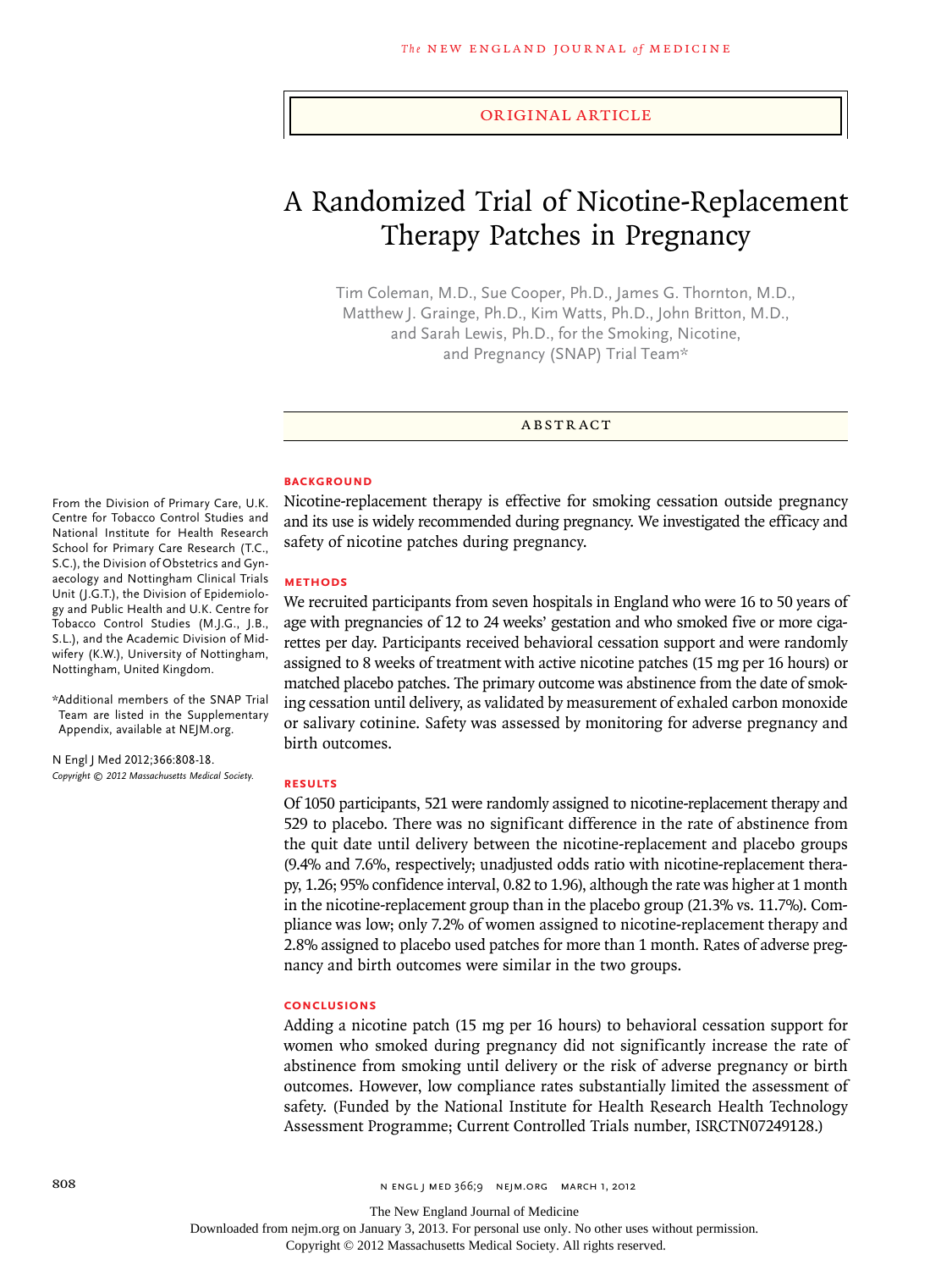MOKING IN PREGNANCY IS THE LEADING<br>preventable cause of morbidity and death<br>among women and infants. Adverse preg-<br>nancy and birth outcomes associated with smokmoking in pregnancy is the leading preventable cause of morbidity and death among women and infants. Adverse preging include placental abruption, miscarriage, prematurity, low birth weight, congenital abnormalities, and neonatal or sudden infant death.<sup>1,2</sup> The prevalence of smoking during pregnancy is between 13% and 25% in high-income countries<sup>3-5</sup> and is increasing rapidly in low-income and middleincome countries.5 Cessation of smoking during pregnancy is important for maternal and fetal health.

A meta-analysis of trials has shown that behavioral support for smoking cessation helps pregnant women to stop smoking, which improves birth outcomes.<sup>6</sup> There is, however, considerable uncertainty about whether medications that have been shown to improve cessation rates among nonpregnant women are also effective during pregnancy. Concerns regarding potential teratogenicity have prevented clinical trials of varenicline<sup>7</sup> and bupropion.8 Such concerns are less pressing with nicotine-replacement therapy,<sup>9</sup> because this therapy contains only nicotine, whereas tobacco smoke contains this and many other toxins.<sup>10</sup>

There is a general consensus that nicotinereplacement therapy is probably less harmful than smoking,<sup>10</sup> and its use in pregnancy is recommended by several sets of guidelines for smoking cessation in pregnancy.11 Yet good evidence to support these recommendations is lacking. To date, individual clinical trials of nicotine-replacement therapy in pregnancy have been too small to definitively assess whether it is effective or safe in this context,<sup>12</sup> and the pooled risk ratio for cessation in later pregnancy obtained through metaanalysis of these studies is inconclusive (risk ratio, 1.63; 95% confidence interval [CI], 0.85 to 3.14).<sup>12</sup> We performed a multicenter, double-blind, randomized, placebo-controlled, parallel-group trial to assess the efficacy and safety of standard-dose nicotine-replacement patches for prolonged abstinence from smoking during pregnancy.

# **METHODS**

## **STUDY POPULATION**

Between May 2007 and February 2010, we recruited pregnant women who agreed to set a quit date, were 16 to 50 years of age, were at 12 to 24 weeks of gestation, smoked 10 or more cigarettes daily before pregnancy, currently smoked 5 or more

cigarettes daily, and had an exhaled carbon monoxide concentration of at least 8 ppm. Participants were recruited at appointments for ultrasonography at seven hospital antenatal clinics in the East Midlands (England) and by means of posters in these clinics and at local smoking-cessation services. Enrollment occurred after discussion with a research midwife. Exclusion criteria were known major fetal abnormalities, inability to provide informed consent, chemical or alcohol dependence, and contraindications to nicotine-replacement therapy (i.e., recent cerebrovascular accident or transient ischemic attack, chronic generalized skin disorders, or sensitivity to a nicotine patch).

## **STUDY PROTOCOL AND INTERVENTIONS**

The study followed a published protocol, $13$  which was approved by the Oxfordshire Research Ethics Committee A and is available with the full text of this article at NEJM.org. The first author vouches for the accuracy and completeness of the reported data and the fidelity of the study to the protocol. Research midwives were trained to provide behavioral support according to national standards,<sup>14</sup> with the use of a manual that included guidance from a British expert trainer of smoking-cessation professionals and behavioral approaches from the Smoking Cessation or Reduction in Pregnancy Treatment trials<sup>15</sup> that were believed to be relevant to British smokers (see the Supplementary Appendix, available at NEJM.org).

At enrollment, research midwives provided behavioral support lasting up to 1 hour, and participants agreed to a quit date within the following 2 weeks; follow-up was timed from the quit date. Subsequently, participants were randomly assigned to receive a 4-week supply of transdermal patches for nicotine-replacement therapy (at a dose of 15 mg per 16 hours) or visually identical placebos, which were started on the quit date (all study treatment was purchased at market rates from United Pharmaceuticals). One month after the quit date, women who were not smoking, as validated by an exhaled carbon monoxide concentration of less than 8 ppm,16 were issued another 4-week supply of patches.

In addition to behavioral support at enrollment, research midwives provided three sessions of behavioral support by telephone to participants: one session on the quit date, one session 3 days afterward, and one at 4 weeks. The women who collected a second month's supply of nicotine-replace-

The New England Journal of Medicine

Downloaded from nejm.org on January 3, 2013. For personal use only. No other uses without permission.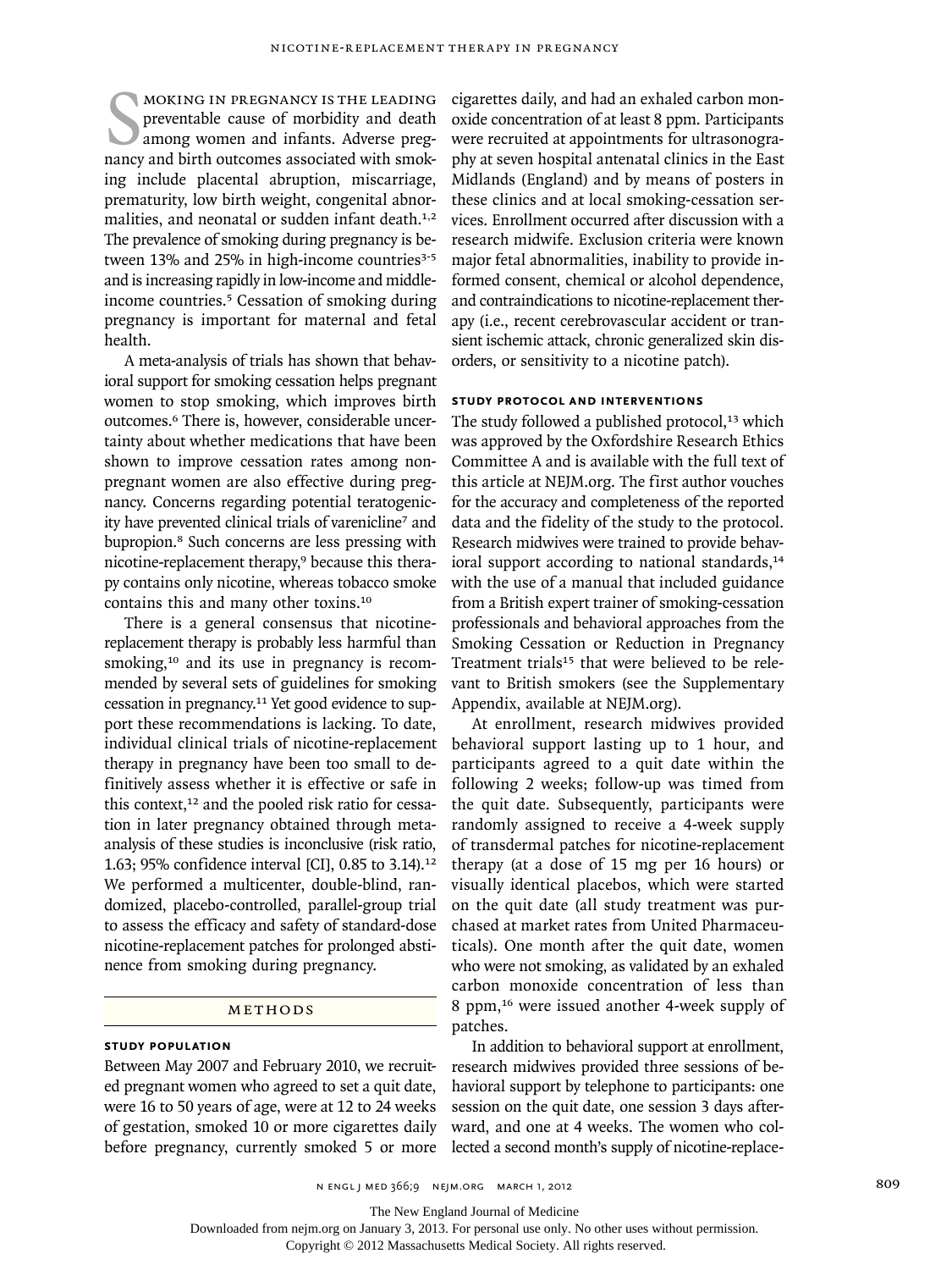ment or placebo patches also received face-to-face support from the research midwife at the time of collection. Women were offered additional support from local National Health Service smokingcessation services and were encouraged to ask for support from the research midwives or smokingcessation service staff; support was provided according to the manual.

## **RANDOMIZATION**

Eligibility criteria were entered into a secure online database of the Nottingham Clinical Trials Unit before randomization, which was performed with the use of a computer-generated sequence, in random permuted blocks of randomly varying size and with stratification by recruiting site. Identically packaged study patches were dispensed, and all participants and study personnel were unaware of the study assignments.

## **DATA COLLECTION**

At baseline, saliva samples were collected for cotinine measurements, and the following data were collected: the score on the Heaviness of Smoking Index17 (which measures nicotine addiction on a scale from 0 to 6, with higher scores indicating more severe addiction), age, number of cigarettes smoked daily before pregnancy, partner's smoking status, weeks of gestation, race or ethnic group, age at leaving full-time education, parity, previous use of nicotine-replacement therapy during the current pregnancy, height, and weight. At 1 month, research midwives asked by telephone about smoking status, about use of the study patches and of any nicotine-replacement therapy obtained outside the trial, and whether additional behavioral support was obtained. Women who reported not smoking were visited to obtain validation by measurement of the exhaled carbon monoxide concentration; women who could not be contacted by telephone were sent a questionnaire by mail.

When women were admitted to the hospital in established labor, or as soon as possible afterward, research midwives ascertained smoking status and asked about the use of study patches (and any nonstudy nicotine-replacement therapy) and receipt of additional behavioral support. Women who reported abstinence of at least 24 hours were asked for samples of exhaled carbon monoxide and salivary cotinine.

During all in-person and telephone contacts, participants were asked about adverse events.

Medical records were also examined monthly for adverse events and were examined after delivery for maternal and infant outcome data. We included as serious adverse events only maternal, fetal, and infant deaths. We did not classify hospitalizations as serious adverse events because hospitalizations (e.g., for suspected labor) are not uncommon in pregnancy, but we included hospitalizations among other, nonserious adverse events.

# **OUTCOMES**

The primary outcome was self-reported abstinence from smoking between the quit date and childbirth, as validated at delivery on the basis of the exhaled carbon monoxide concentration and estimated salivary cotinine concentration. Temporary, brief smoking lapses of up to five cigarettes in total (on up to five occasions) were permitted.18 The concentration of either carbon monoxide or salivary cotinine could be used for validation, but, if both were available, both were required to reflect abstinence as defined for the primary outcome: an exhaled carbon monoxide concentration of less than 8 ppm and a salivary cotinine concentration of less than 10 ng per milliliter.<sup>16</sup>

Secondary outcomes included self-reported abstinence from smoking for 1 month, self-reported abstinence until delivery, abstinence until delivery with validation both at 1 month and at delivery, and validated abstinence for more than 24 hours before delivery. We also report abstinence for 1 month, as validated by measurement of the exhaled carbon monoxide concentration, although this outcome was not specified in the original protocol. Birth outcomes included miscarriage (fetal death at <24 weeks of gestation) and stillbirth (fetal death at ≥24 weeks of gestation). We also report neonatal death (defined as death between birth and 28 days of age), later neonatal death (defined as death between 29 days and 2 years of age), birth weight (and z score), Apgar score at 5 minutes, cord-blood arterial pH, gestational age at birth, intraventricular hemorrhage, necrotizing enterocolitis, neonatal convulsions, congenital abnormality, maternal death, mode of delivery, and hypertension (i.e., any blood-pressure readings higher than 140/90 mm Hg that were measured twice or more during routine antenatal care, regardless of bloodpressure levels before pregnancy), admission to the neonatal intensive care unit (with or without ventilator use), and termination of pregnancy (with reasons noted).

810 **810** N ENGL J MED 366;9 NEJM.ORG MARCH 1, 2012

The New England Journal of Medicine

Downloaded from nejm.org on January 3, 2013. For personal use only. No other uses without permission.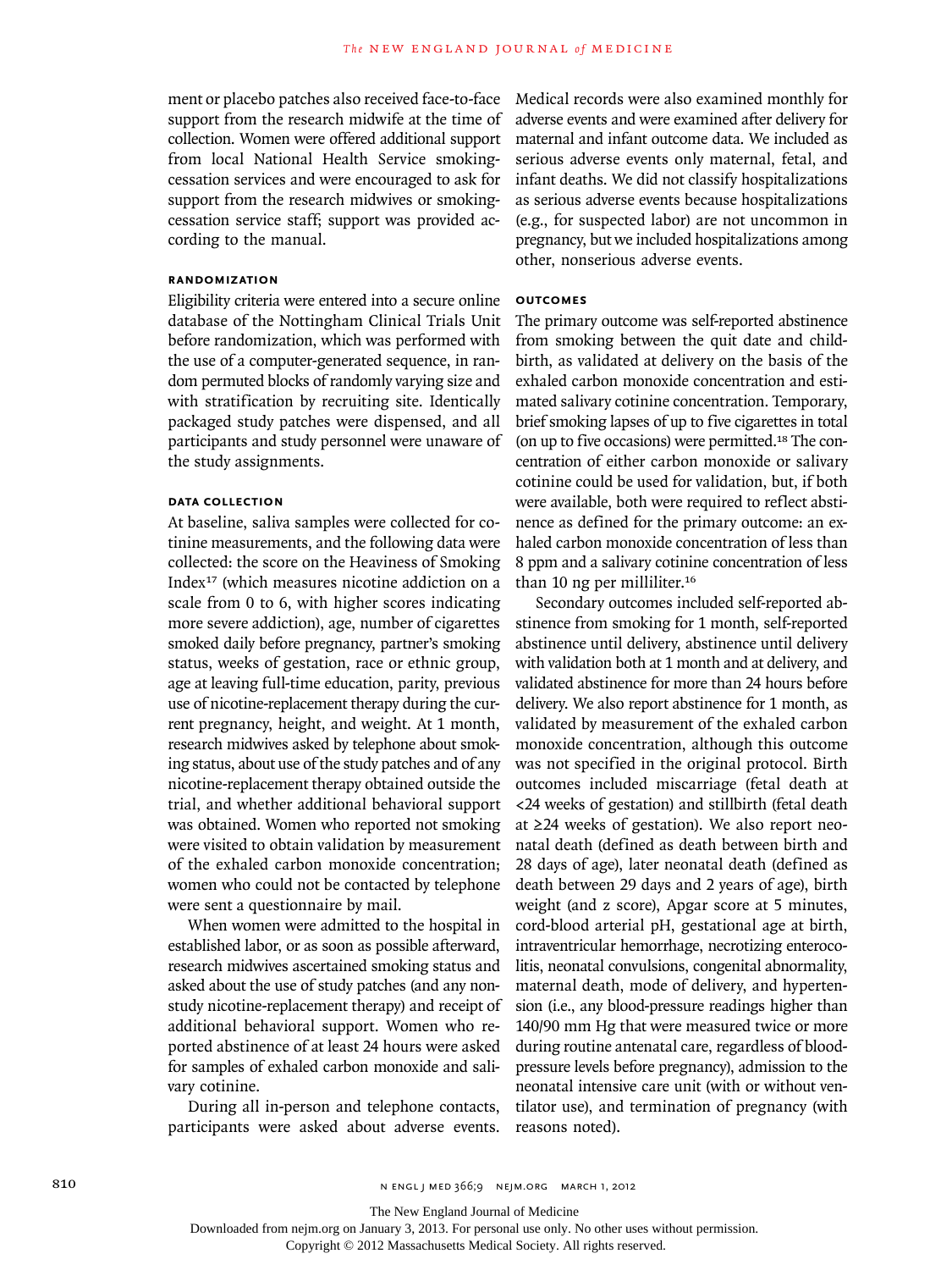## **STATISTICAL ANALYSIS**

We calculated that enrollment of 1050 study participants would provide 93% power at a 5% significance level to detect an absolute difference of 9 percentage points in the rate of the primary outcome between the two groups. We anticipated a cessation rate of 16% in the placebo group, on the basis of the observations that 10% of pregnant women who are smokers stop smoking with usual care after their first antenatal visit and that with behavioral support, another 6 to 7% quit.<sup>6</sup> We sought to detect the same treatment effect that nicotine-replacement patches have outside of pregnancy (odds ratio for cessation, as compared with placebo, 1.74; 95% CI, 1.57 to 1.93),<sup>9</sup> giving a projected cessation rate of 25% in the nicotine-replacement group.

Analysis was performed on an intention-to-treat basis; participants who, for any reason, had missing outcome data were assumed to be smoking. The proportion of women who reported prolonged abstinence from smoking immediately before childbirth was compared between study groups by logistic regression, with adjustment for recruitment center. Statistical significance was assessed with the use of the likelihood-ratio test. We planned a secondary analysis with adjustment for baseline level of salivary cotinine, maternal educational level, and partner's smoking status as potentially important prognostic factors.<sup>19</sup> Other smoking-cessation outcomes were analyzed similarly.

Fetal and maternal birth outcomes were compared on an intention-to-treat basis. For fetal outcomes, the primary analysis was of singleton births, and we undertook a sensitivity analysis that included multiple births to allow for the clustering of outcomes.

For binary outcomes, odds ratios were obtained with the use of logistic regression with adjustment for recruitment center and also with the use of the likelihood-ratio test (when the numbers of events were small, we used Fisher's exact test and ignored stratification by center). For continuous outcomes, we compared means between groups, with adjustment for recruitment center, with the use of multiple linear regression.

## **RESULTS**

Of 2410 women who expressed interest in the study, 1051 (43.6%) underwent randomization; 521 were assigned to receive nicotine-replacement therapy, and 530 to receive placebo (Fig. 1). One woman was enrolled twice, owing to sequential pregnancies; her second enrollment (in the placebo group) was removed, giving a final sample size of 1050 (529 in the placebo group). Of 1050 pregnancies, 1038 were singleton, and 12 twin.

Follow-up rates were similar in the two groups. At 1 month, 856 women (81.5%) provided outcome data; of these, 592 (69.2%) responded by telephone or questionnaire and 264 (30.8%) attended face-toface consultations with research midwives. At delivery, 981 (93.4%) provided outcome data. However, 56 women (5.3%) were lost to follow-up or withdrew consent, and 13 (1.2%) who had fetal loss (including one elective termination) were not asked about smoking outcomes. Most self-reported nonsmokers permitted validation of this status. At delivery, validation rates were 89% (58 of 65 women) in the nicotine-replacement group and 92% (45 of 49) in the placebo group; at 1 month, the rates were 89% (116 of 131) and 85% (63 of 74), respectively. Ascertainment was more complete for birth outcomes than for smoking outcomes (Fig. 1). Participants in the two groups had similar demographic characteristics (Table 1). The women who were enrolled were heavy smokers; approximately one third smoked within 5 minutes after waking, and the median number of cigarettes smoked daily was 14.

Compliance rates were low in both groups. Only 7.2% of women (35 of 485) assigned to receive nicotine-replacement therapy and 2.8% (14 of 496) assigned to receive placebo reported using trial medications for more than 1 month; rates of use of nonstudy nicotine-replacement therapy were very low. Most participants had no additional contact, either face to face or by text message, with smoking-cessation advisors; among those who did, the frequency of contact was similar in the two groups. The numbers of extra telephone contacts were also similar in the two groups (median number in each group, 2).

The rate of prolonged abstinence at delivery with validation was 9.4% in the nicotine-replacement group and 7.6% in the placebo group (odds ratio for abstinence with nicotine-replacement therapy, 1.26; 95% CI, 0.82 to 1.96) (Table 2). For abstinence that was not validated, there was a slightly larger but still nonsignificant difference in rates: 12.5% with nicotine-replacement therapy versus 9.3% with placebo (odds ratio, 1.40; 95% CI, 0.94 to 2.07). At 1 month, the validated absti-

The New England Journal of Medicine

Downloaded from nejm.org on January 3, 2013. For personal use only. No other uses without permission.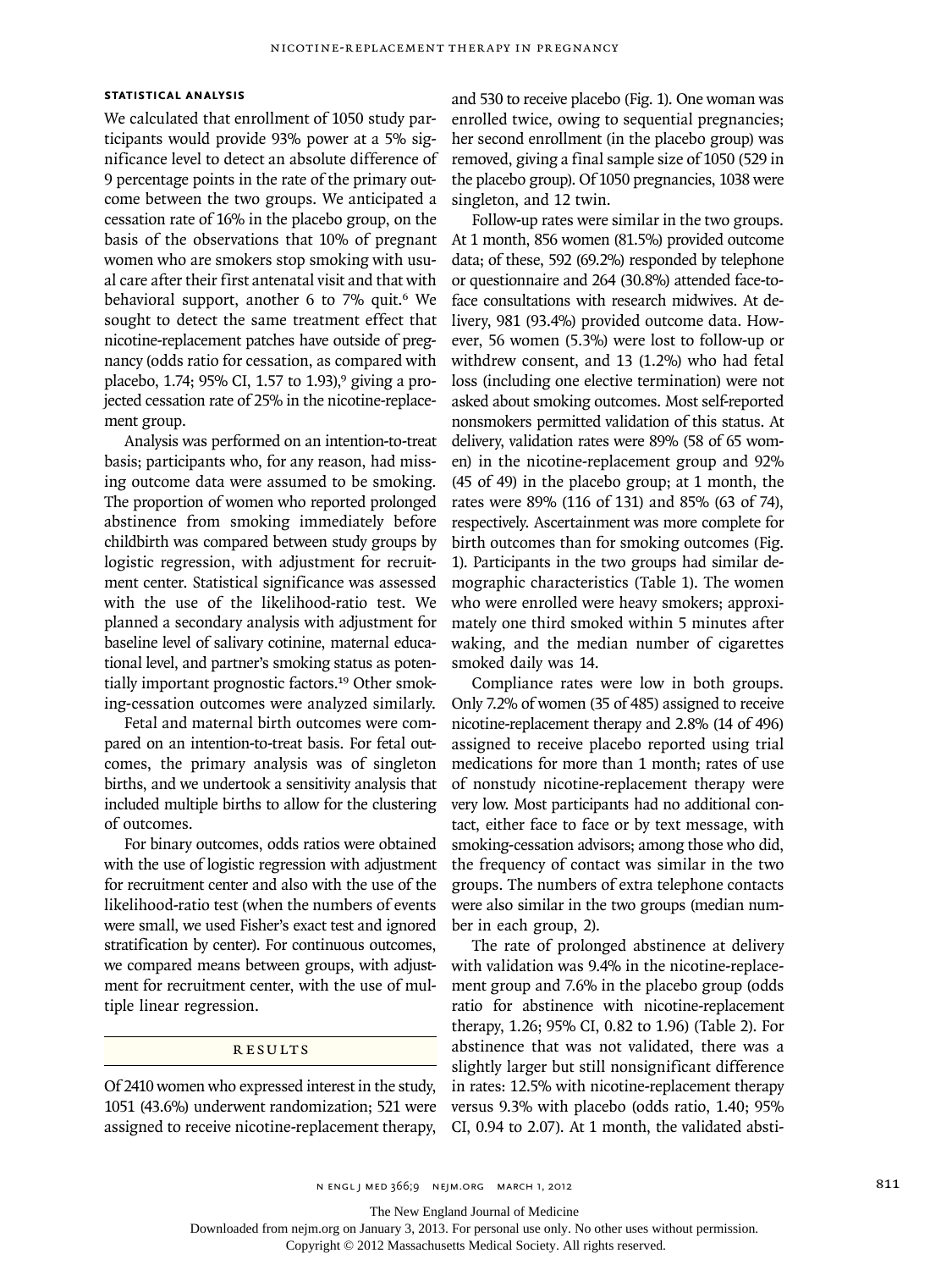#### The NEW ENGLAND JOURNAL of MEDICINE



Panel A shows the numbers of participants who underwent randomization, reasons for exclusion, and the numbers of participants who were included in the follow-up analyses at 1 month and at delivery. Panel B shows the birth outcomes in the two study groups.

The New England Journal of Medicine

Downloaded from nejm.org on January 3, 2013. For personal use only. No other uses without permission.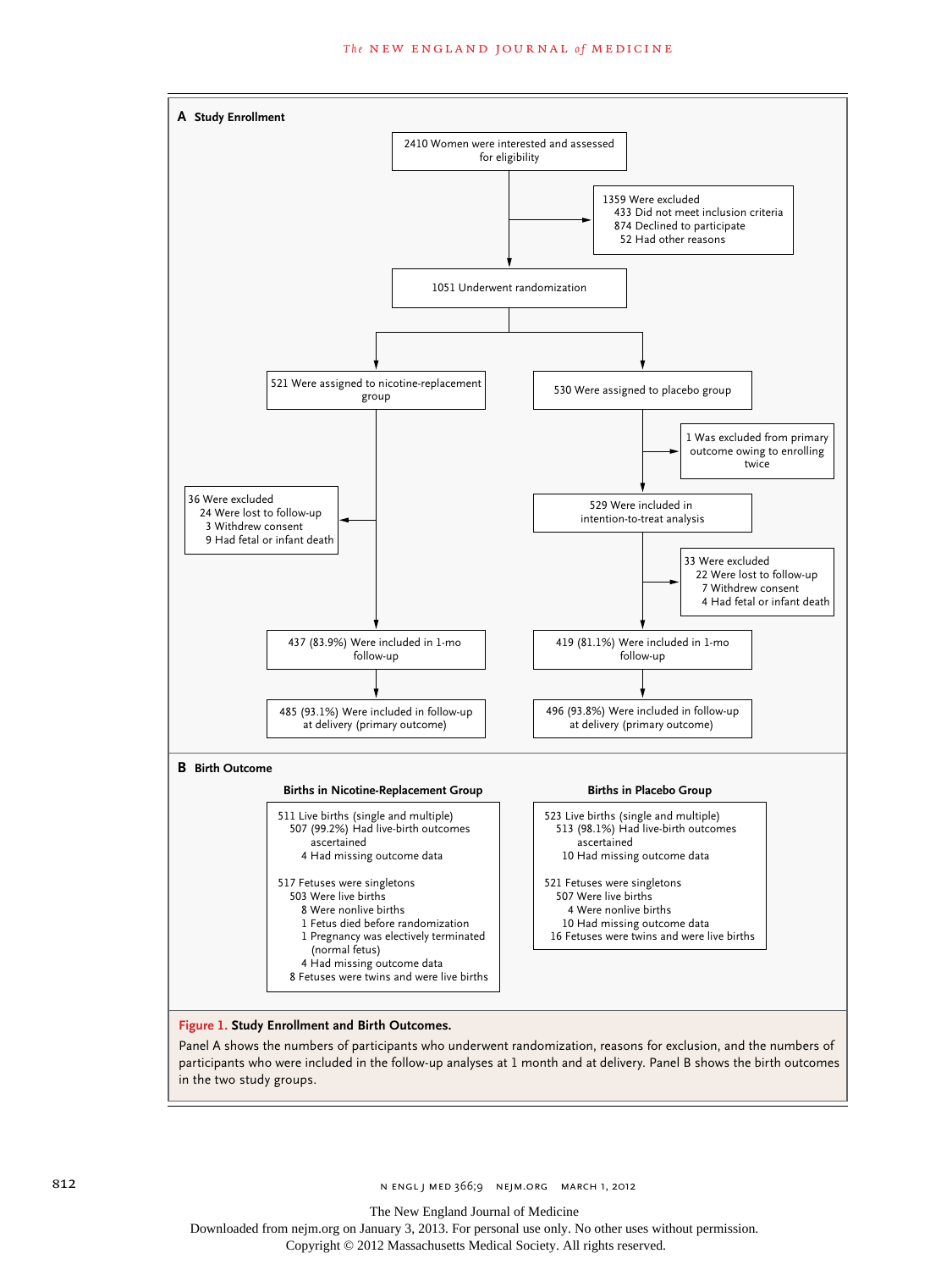|  |  | NICOTINE-REPLACEMENT THERAPY IN PREGNANCY |  |  |
|--|--|-------------------------------------------|--|--|
|--|--|-------------------------------------------|--|--|

| Table 1. Baseline Characteristics, According to Study Group.*                         |                                            |                        |  |
|---------------------------------------------------------------------------------------|--------------------------------------------|------------------------|--|
| Characteristic                                                                        | <b>Nicotine Replacement</b><br>$(N = 521)$ | Placebo<br>$(N = 529)$ |  |
| $Age - yr$                                                                            | $26.4 \pm 6.2$                             | $26.2 \pm 6.1$         |  |
| Cigarettes smoked daily before pregnancy — no.                                        |                                            |                        |  |
| Median                                                                                | 20                                         | 20                     |  |
| <b>IQR</b>                                                                            | $15 - 20$                                  | $15 - 20$              |  |
| Cigarettes smoked daily at randomization - no.                                        |                                            |                        |  |
| Median                                                                                | 13                                         | 15                     |  |
| <b>IQR</b>                                                                            | $10 - 20$                                  | $10 - 20$              |  |
| Gestational age - wk                                                                  | $16.2 + 3.6$                               | $16.3 \pm 3.5$         |  |
| Race or ethnic group - no. (%) +                                                      |                                            |                        |  |
| White British                                                                         | 503 (96.5)                                 | 515 (97.4)             |  |
| Other                                                                                 | 18(3.5)                                    | 14(2.6)                |  |
| Age at leaving full-time education - yr:                                              | $16.2 \pm 1.4$                             | $16.3 \pm 1.7$         |  |
| Parity - no. (%) §                                                                    |                                            |                        |  |
| $0 - 1$                                                                               | 356 (68.3)                                 | 363 (68.6)             |  |
| $2 - 3$                                                                               | 129 (24.8)                                 | 142 (26.8)             |  |
| $\geq 4$                                                                              | 36 (6.9)                                   | 24(4.5)                |  |
| Cotinine level - ng/ml                                                                |                                            |                        |  |
| Median                                                                                | 123.1                                      | 121.2                  |  |
| <b>IQR</b>                                                                            | $80.1 - 179.8$                             | $77.2 - 175.9$         |  |
| Time from awakening to first cigarette - no. (%)                                      |                                            |                        |  |
| $0-15$ min                                                                            | 281 (53.9)                                 | 285 (53.9)             |  |
| 16-60 min                                                                             | 199 (38.2)                                 | 198 (37.4)             |  |
| $>60$ min                                                                             | 41(7.9)                                    | 46(8.7)                |  |
| Women with partner who smoked - no./total no. $(\%) \P$                               | 356/481 (74.0)                             | 360/482 (74.7)         |  |
| $Height - cm$                                                                         | $163.2 \pm 6.8$                            | $163.0 \pm 6.5$        |  |
| Weight - kg**                                                                         | $71.7 \pm 18.2$                            | $71.6 \pm 17.2$        |  |
| Previous preterm birth - no. (%)                                                      | 42(8.1)                                    | 50(9.5)                |  |
| Length of first behavioral-support session - no. (%)                                  |                                            |                        |  |
| $<$ 30 min                                                                            | 84 (16.1)                                  | 81(15.3)               |  |
| $31-60$ min                                                                           | 428 (82.1)                                 | 433 (81.9)             |  |
| $>60$ min                                                                             | 9(1.7)                                     | 15(2.8)                |  |
| Use of nicotine-replacement therapy earlier in pregnancy - no. (%) $\ddagger\ddagger$ | 23 (4.4)                                   | 24 (4.5)               |  |

\* Plus–minus values are means ±SD. All baseline differences between groups were nonsignificant (P>0.05). IQR denotes interquartile range.

† Race or ethnic group was self-reported. Race was categorized according to standard U.K. Census categories. Other "white" categories (e.g., white Irish or white other) were reported infrequently and were included as "Other."

‡ At the time of enrollment, 14 women were still in full-time education.

Parity was defined as the number of previous pregnancies that had progressed beyond 24 weeks.

¶ Data exclude 40 women in the nicotine-replacement group and 47 in the placebo group who had no partner.

Height was not recorded for 15 participants in the nicotine-replacement group and 23 in the placebo group.

\*\* Weight was not recorded for 12 participants in the nicotine-replacement group and 11 in the placebo group.

†† Previous preterm birth was defined as any previous pregnancy that lasted from 24 to 37 weeks.

‡‡ The median number of days before enrollment that women last used nicotine-replacement therapy among the 47 women who reported current or past use was 31 for the nicotine-replacement group (interquartile range, 15 to 38) and 30 for the placebo group (interquartile range, 14 to 68).

The New England Journal of Medicine

Downloaded from nejm.org on January 3, 2013. For personal use only. No other uses without permission.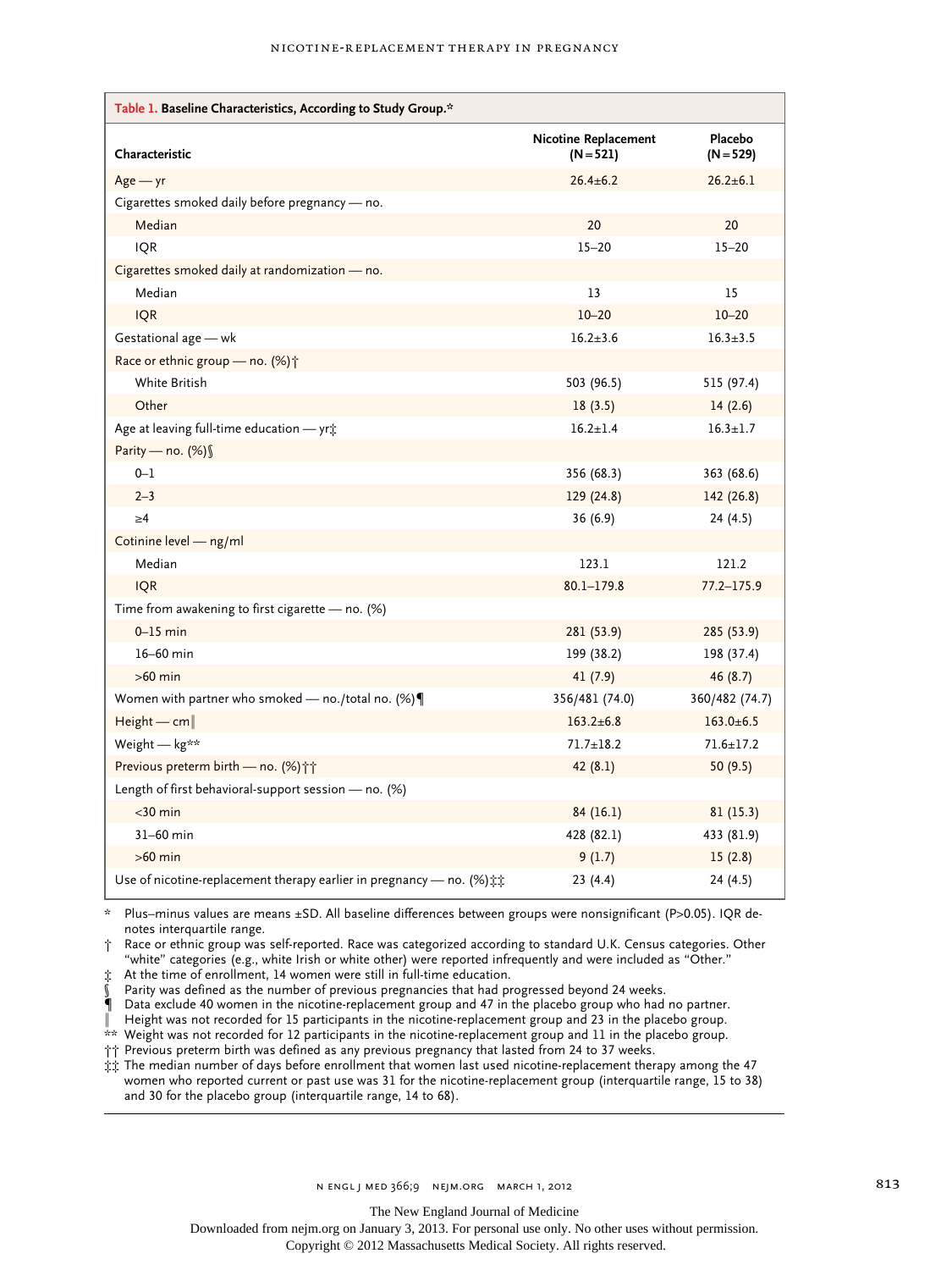|         | Table 2. Primary and Secondary Abstinence Outcomes.*                                                       |                                            |                        |                                |                                         |
|---------|------------------------------------------------------------------------------------------------------------|--------------------------------------------|------------------------|--------------------------------|-----------------------------------------|
| Outcome |                                                                                                            | <b>Nicotine Replacement</b><br>$(N = 521)$ | Placebo<br>$(N = 529)$ | <b>Odds Ratio</b><br>(95% CI)† | <b>Adjusted Odds Ratio</b><br>(95% CI): |
|         |                                                                                                            | number (percent)                           |                        |                                |                                         |
|         | Primary                                                                                                    |                                            |                        |                                |                                         |
|         | Abstinence from quit date to delivery, with salivary<br>cotinine validation, with or without CO validation | 49 (9.4)                                   | 40 (7.6)               | $1.26(0.82 - 1.96)$            | $1.27(0.82 - 1.98)$                     |
|         | Secondary                                                                                                  |                                            |                        |                                |                                         |
|         | Abstinence from quit date to delivery without validation                                                   | 65 (12.5)                                  | 49 (9.3)               | $1.40(0.94 - 2.07)$            | $1.41(0.95 - 2.09)$                     |
|         | Abstinence for 1 mo after quit date without validation                                                     | 131(25.1)                                  | 74 (14.0)              | $2.07(1.51 - 2.85)$            | $2.13(1.54 - 2.95)$                     |
|         | Abstinence for 1 mo after quit date with CO validation                                                     | 111(21.3)                                  | 62 (11.7)              | $2.05(1.46-2.88)$              | $2.10(1.49 - 2.97)$                     |
|         | Abstinence from quit date to delivery with validation<br>at 1 mo and at delivery                           | 42(8.1)                                    | 32(6.0)                | $1.36(0.84 - 2.19)$            | $1.37(0.84 - 2.22)$                     |
|         | Point-prevalence abstinence (cessation for >24 hr)<br>at delivery with CO validation                       | 63 (12.1)                                  | 53 (10.0)              | $1.23(0.84 - 1.82)$            | $1.24(0.84 - 1.85)$                     |
|         | Point-prevalence abstinence (cessation for >24 hr)<br>at delivery without validation                       | 104(20.0)                                  | 89(16.8)               | $1.24(0.90 - 1.70)$            | $1.25(0.90 - 1.72)$                     |

\* CO denotes carbon monoxide.

† Odds ratios were adjusted for recruitment center only (as a stratification factor).

‡ Odds ratios were adjusted for center, level of salivary cotinine at baseline, partner's smoking status (partner smokes vs. partner does not smoke or no partner), and age at leaving full-time education.

§ The biochemical samples did not validate the report of not smoking (i.e., probable false reporting of cessation) in 9 of 58 women (16%) receiving nicotine-replacement therapy and in 5 of 45 (11%) receiving placebo.

¶This outcome measure was not included in the original protocol. The biochemical samples did not validate the report of not smoking (i.e., probable false reporting of cessation) in 5 of 116 women (4%) receiving nicotine-replacement therapy and in 1 of 63 (2%) receiving placebo.

> nence rate was significantly higher in the nicotinereplacement group than in the placebo group (21.3% vs. 11.7%; odds ratio, 2.05; 95% CI, 1.46 to 2.88). Adjusted analyses yielded similar findings with respect to these outcomes.

> For singleton births, mean birth weight and rates of preterm birth, low birth weight, and congenital abnormalities were similar in the two study groups (Table 3). However, there were significantly more deliveries by means of cesarean section in the nicotine-replacement group than in the placebo group (20.7% vs. 15.3%). The results of analyses that included twins were similar. Rates of other adverse events were also similar in the two groups (Table 4).

## DISCUSSION

This study shows that supplementing behavioral support with a nicotine patch (15 mg per 16 hours), which is an effective approach for increasing the rate of abstinence from smoking among nonpregnant smokers, was no more effective than placebo in promoting sustained abstinence throughout pregnancy among women at 12 to 24 weeks of gestation, despite higher abstinence rates at 1 month in the nicotine-replacement group than in the placebo group. There was no evidence that nicotinereplacement therapy had either a beneficial or harmful effect on birth outcomes.

In contrast to the findings at delivery, the increased rate of abstinence at 1 month in the nicotine-replacement group was similar to that seen with the use of such therapy in nonpregnant smokers. The absence of a significant longer-term effect of nicotine-replacement therapy may be explained by the low adherence rates. Population surveys show that 54% of users of nicotine-replacement therapy discontinue its use within 1 month, the majority because they are smoking again or believe the therapy is not working.20 Similarly, in trials of nicotine-replacement therapy, adherence is often low because participants usually stop using this therapy when they have a relapse. Two trials involving pregnant women using nicotine patches at a similar dose also showed low adherence; in one trial, the median duration of patch use was 2 weeks,<sup>21</sup> and in the other, the mean duration of use was 3 weeks.<sup>22</sup> In a trial that assessed the efficacy of 2-mg nicotine gum, which had entry cri-

814 **814** N ENGL | MED 366;9 NEJM.ORG MARCH 1, 2012

The New England Journal of Medicine

Downloaded from nejm.org on January 3, 2013. For personal use only. No other uses without permission.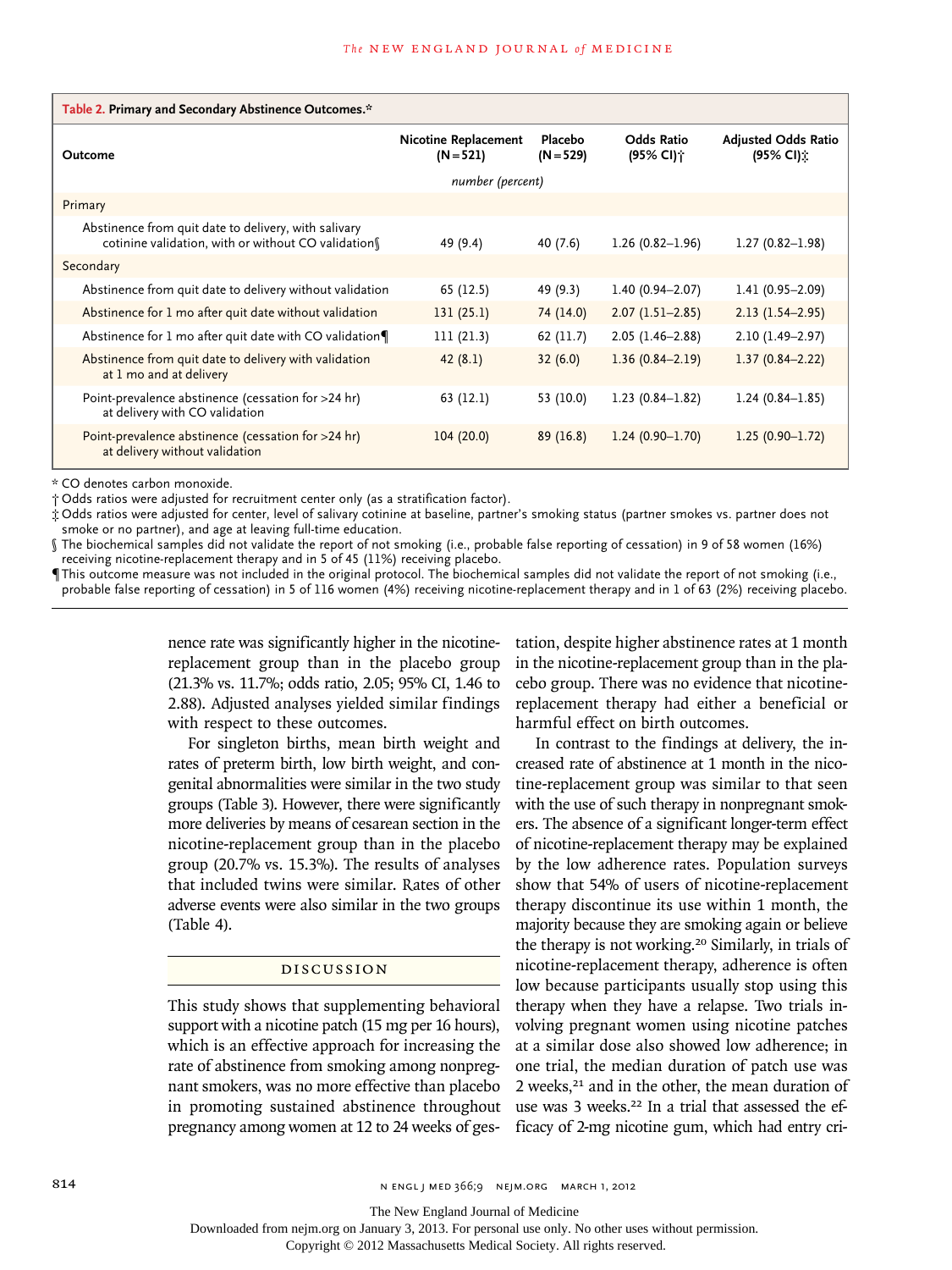| Table 3. Birth Outcomes According to Study Group.* |                                            |                        |                                 |                                    |
|----------------------------------------------------|--------------------------------------------|------------------------|---------------------------------|------------------------------------|
| Outcome                                            | <b>Nicotine Replacement</b><br>$(N = 515)$ | Placebo<br>$(N = 521)$ | <b>Odds Ratio</b><br>(95% CI) † | <b>Mean Difference</b><br>(95% CI) |
| Miscarriage - no. $(\%)$ :                         | 3(0.6)                                     | 2(0.4)                 | 1.52 (0.25 to $9.13$ )          |                                    |
| Stillbirth - no./total no. (%):                    | 5/512(1.0)                                 | 2/519(0.4)             | 2.59 (0.50 to 13.4)             |                                    |
| Neonatal death - no./total no. (%):                | 0/507                                      | 2/517(0.4)             | <b>NC</b>                       |                                    |
| Postneonatal death - no./total no. (%) ‡§          | 1/507(0.2)                                 | 0/517                  | <b>NC</b>                       |                                    |
| Birth weight, unadjusted - kg                      | $3.18 \pm 0.61$                            | $3.20 \pm 0.59$        |                                 | $-0.02$ ( $-0.10$ to 0.05)         |
| Birth weight $-z$ score                            | $-0.36 \pm 0.99$                           | $-0.31 \pm 1.02$       |                                 | $-0.05$ ( $-0.17$ to 0.08)         |
| Gestational age - wk                               | $39.5 \pm 2.1$                             | $39.5 \pm 2.1$         |                                 | $0.0$ (-0.2 to 0.3)                |
| Preterm birth - no./total no. (%)                  | 40/507 (7.9)                               | 45/517(8.7)            | 0.90 (0.58 to 1.41)             |                                    |
| Low birth weight — no./total no. $(\%)$            | 56/507 (11.0)                              | 43/517(8.3)            | 1.38 (0.90 to 2.09)             |                                    |
| NICU admission - no./total no. (%)                 | 33/507(6.5)                                | 35/517(6.8)            | 0.96 (0.58 to 1.57)             |                                    |
| Apgar score at 5 min <7 - no./total no. (%)        | 16/507(3.2)                                | 18/517(3.5)            | 0.91 (0.45 to 1.80)             |                                    |
| Cord-blood arterial pH <7 - no./total no. (%)      | 4/507(0.8)                                 | 7/517(1.4)             | 0.57 (0.17 to 1.97)             |                                    |
| Intraventricular hemorrhage - no./total no. (%)    | 2/507(0.4)                                 | 3/517(0.6)             | $0.67$ (0.11 to 4.05)           |                                    |
| Neonatal convulsions - no./total no. (%)           | 5/507(1.0)                                 | 5/517(1.0)             | 1.02 (0.29 to 3.54)             |                                    |
| Congenital abnormalities - no./total no. (%)**     | 9/507(1.8)                                 | 13/517(2.5)            | 0.70 (0.30 to 1.66)             |                                    |
| Necrotizing enterocolitis - no./total no. (%)      | 3/507(0.6)                                 | 6/517(1.2)             | 0.50 (0.12 to 2.03)             |                                    |
| Infant on ventilator >24 hr - no./total no. $(\%)$ | 10/507(2.0)                                | 11/517(2.1)            | 0.93 (0.39 to 2.22)             |                                    |
| Assisted vaginal delivery — no./total no. (%)      | 38/507 (7.5)                               | 43/517 (8.3)           | 0.95 (0.59 to 1.50)             |                                    |
| Delivery by cesarean section - no./total no. (%)   | 105/507 (20.7)                             | 79/517 (15.3)          | 1.45 (1.05 to 2.01)             |                                    |

\* Plus–minus values are means ±SD. Data include information from singleton births only. Using an intention-to-treat analysis, we calculated a total of 1036 as the number after the exclusion of 12 women with multiple pregnancies and 2 from the nicotine-replacement group (1 with missed abortion [i.e., the retention in the uterus of a dead fetus] before randomization and 1 with elective termination in the presence of a normal fetus). NC denotes not calculated, and NICU neonatal intensive care unit.

Odds ratios were adjusted for recruitment center (as a stratification factor).

These outcomes were defined a priori as serious adverse events. There were no maternal deaths, and no serious adverse events were judged to be related to nicotine-replacement therapy. The denominator for miscarriage was calculated as the number randomized minus the number of elective terminations. The denominator for stillbirth was calculated as the number randomized minus the number of elective terminations and miscarriages. For all other outcomes, the denominator is the number of singleton live births, including those births for which outcome data were missing (507 in the nicotine-replacement group and 517 in the placebo group).

§ Median age of infant at follow-up was 2.8 years (range, 0.02 to 4.3; interquartile range, 2.2 to 3.4).

¶ Preterm birth was defined as a birth occurring before 37 weeks of gestation.

Low birth weight was defined as a weight of less than 2.5 kg.

\*\* The categorization of congenital abnormalities by study group is in the Supplementary Appendix (available at NEJM.org).

teria that were very similar to ours, $23$  the gum was used for an average of slightly more than 5 weeks.

Adverse events do not appear to explain the level of discontinuation of treatment. In our trial, adverse events led to the discontinuation of use of the nicotine patch in 8.8% of women; in previous trials, the discontinuation rates were 12% for nicotine gum23 and 4.4% for nicotine patches or placebo.22 Low adherence rates could be explained by increases in nicotine and cotinine clearance during pregnancy; respective increases of 60% and 140% have been reported to occur by 25 weeks of gestation,<sup>24</sup> which would reduce the nicotine levels abstinence from smoking between a quit date and

generated by nicotine-replacement therapy and could increase withdrawal symptoms. It is possible that for nicotine-replacement therapy to consistently ameliorate nicotine-withdrawal symptoms and be effective throughout pregnancy, a higher dose is required.24 However, this trial did not include assessment of nicotine metabolism and did not assess withdrawal symptoms, and factors other than increases in metabolism may explain low rates of adherence to nicotine-replacement therapy in our study and other, similar trials.<sup>12</sup>

We used a particularly robust outcome measure:

The New England Journal of Medicine

Downloaded from nejm.org on January 3, 2013. For personal use only. No other uses without permission.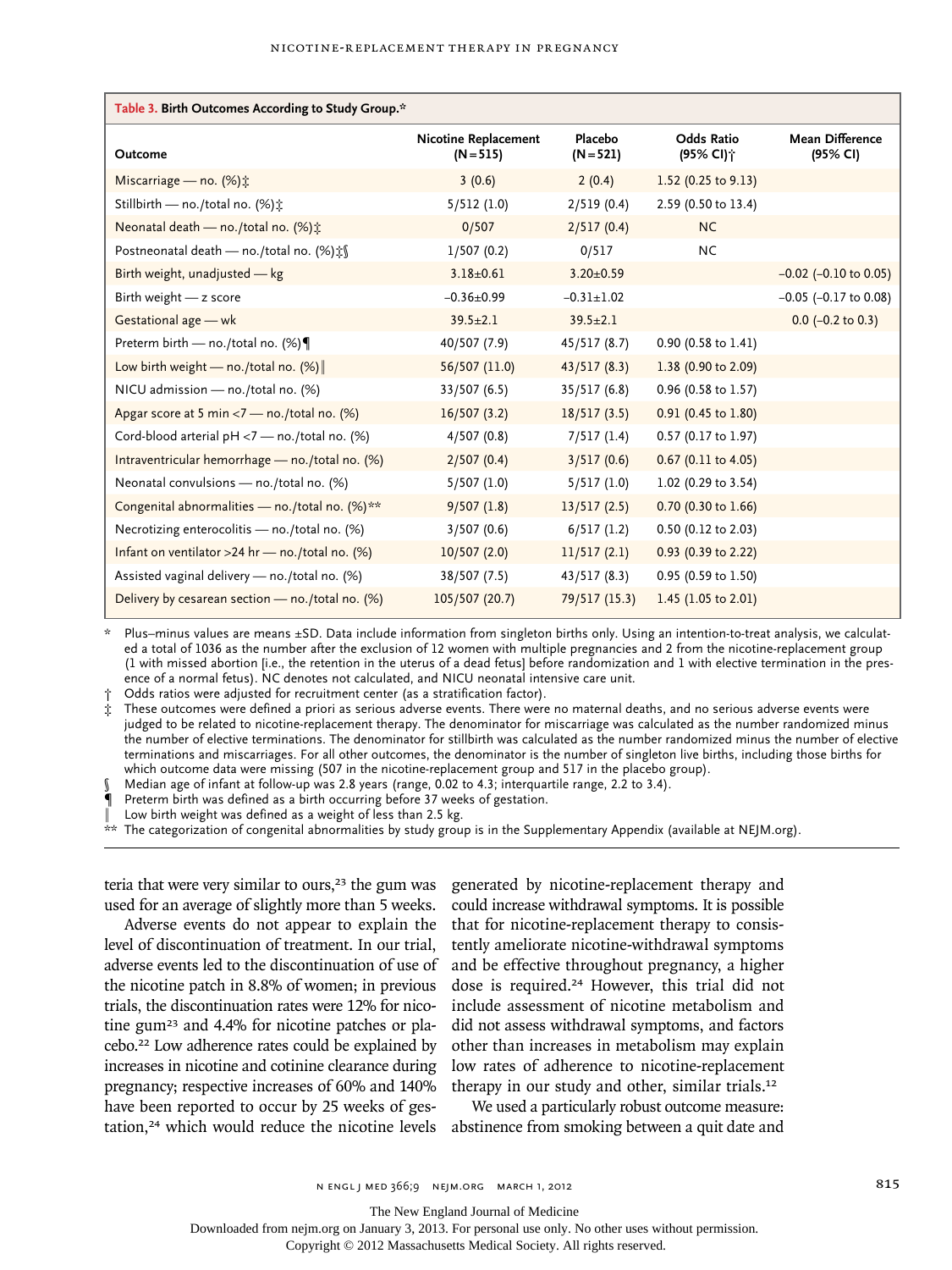| Table 4. Adverse Events, According to Study Group.*                      |                                     |                        |  |  |
|--------------------------------------------------------------------------|-------------------------------------|------------------------|--|--|
| Event                                                                    | Nicotine Replacement<br>$(N = 521)$ | Placebo<br>$(N = 529)$ |  |  |
| Serious adverse events - no. (%)                                         |                                     |                        |  |  |
| Maternal death                                                           | 0                                   | $\Omega$               |  |  |
| Other events <sup>+</sup>                                                | 9(1.7)                              | 6(1.1)                 |  |  |
| Maternal adverse events potentially related to treatment $-$ no. (%)     |                                     |                        |  |  |
| Patch stopped permanently, owing to adverse event:                       | 46(8.8)                             | 32(6.0)                |  |  |
| Skin reactions at patch site (but no discontinuation of treatment) (     | 97 (18.6)                           | 28(5.3)                |  |  |
| Maternal adverse events as probable complications of pregnancy - no. (%) |                                     |                        |  |  |
| Blood pressure >140/90 mm Hg on at least 2 occasions                     | 24(4.6)                             | 25(4.7)                |  |  |
| Nausea or vomiting                                                       | 16(3.1)                             | 19(3.6)                |  |  |
| Headache                                                                 | 25(4.8)                             | 16(3.0)                |  |  |
| Abdominal pain                                                           | 54(10.4)                            | 50(9.5)                |  |  |
| Vaginal bleeding or hemorrhage                                           | 35(6.7)                             | 38 (7.2)               |  |  |
| Premature rupture of membranes¶                                          | 6(1.2)                              | 10(1.9)                |  |  |
| Uterine contractions during pregnancy                                    | 24(4.6)                             | 30(5.7)                |  |  |
| <b>Gestational diabetes</b>                                              | 3(0.6)                              | 3(0.6)                 |  |  |
| Preeclampsia or eclampsia                                                | 3(0.6)                              | 5(0.9)                 |  |  |
| Hospital admission for other pregnancy complication                      | 44(8.4)                             | 41(7.8)                |  |  |
| Other, less frequent events**                                            | 63(12.1)                            | 73 (13.8)              |  |  |
| Fetal adverse events as probable complications of pregnancy — no. (%)    |                                     |                        |  |  |
| Decreased fetal movement¶                                                | 58 (11.1)                           | 46 (8.7)               |  |  |
| Other events**                                                           | 5(1.0)                              | 5(0.9)                 |  |  |
| Neonatal adverse events - no. (%)**                                      | 32(6.1)                             | 29 (5.5)               |  |  |
| Total adverse events - no. ji                                            | 535                                 | 450                    |  |  |

\* Adverse events were coded with the use of the *Medical Dictionary for Regulatory Activities* (MedDRA), version 13.1. For each study group, percentages were calculated as the number of women who had at least one adverse event, divided by the number of women who underwent randomization. Participants may have had adverse events in more than one category.

† Other serious adverse events included miscarriage, stillbirth, and neonatal and postneonatal deaths reported as prespecified trial outcomes.

‡ The reasons for discontinuation of use of the nicotine patch are summarized in the Supplementary Appendix.

Adverse events included pruritus, swelling, erythema, rash, blistering or vesicles, pain, and other local reactions.

¶ Symptoms required hospital admission or assessment.

Less than 3% of the participants required overnight admission to the hospital for less-frequent events. The full breakdown of the data is available in the Supplementary Appendix.

\*\* Events occurred in less than 3% of women or infants. The full breakdown of the data is available in the Supplementary Appendix.

†† The total numbers of women or their infants who had at least one adverse event or serious adverse event were 316 (60.6%) in the nicotine-replacement group and 269 (50.8%) in the placebo group.

delivery, with validation at delivery.<sup>18</sup> Previous trials have tended to use the point prevalence of abstinence at up to 7 days after cessation as a primary outcome measure,<sup>25</sup> but smoking behavior in pregnancy can be variable, and some women quit and return to smoking repeatedly.26-28 Consequently, point-prevalence measures generally indicate higher quit rates but are less likely than measures of prolonged abstinence to accurately reflect ma-

ternal and fetal exposures to tobacco-smoke toxins throughout pregnancy. The more stable measure used in our trial is therefore more likely to be closely related to clinical outcomes. Also, because we validated some reports of cessation when women had returned home after childbirth, some participants who had stopped smoking during pregnancy may have restarted by that time, lowering the overall quit rates. Since the ascertainment

The New England Journal of Medicine

Downloaded from nejm.org on January 3, 2013. For personal use only. No other uses without permission.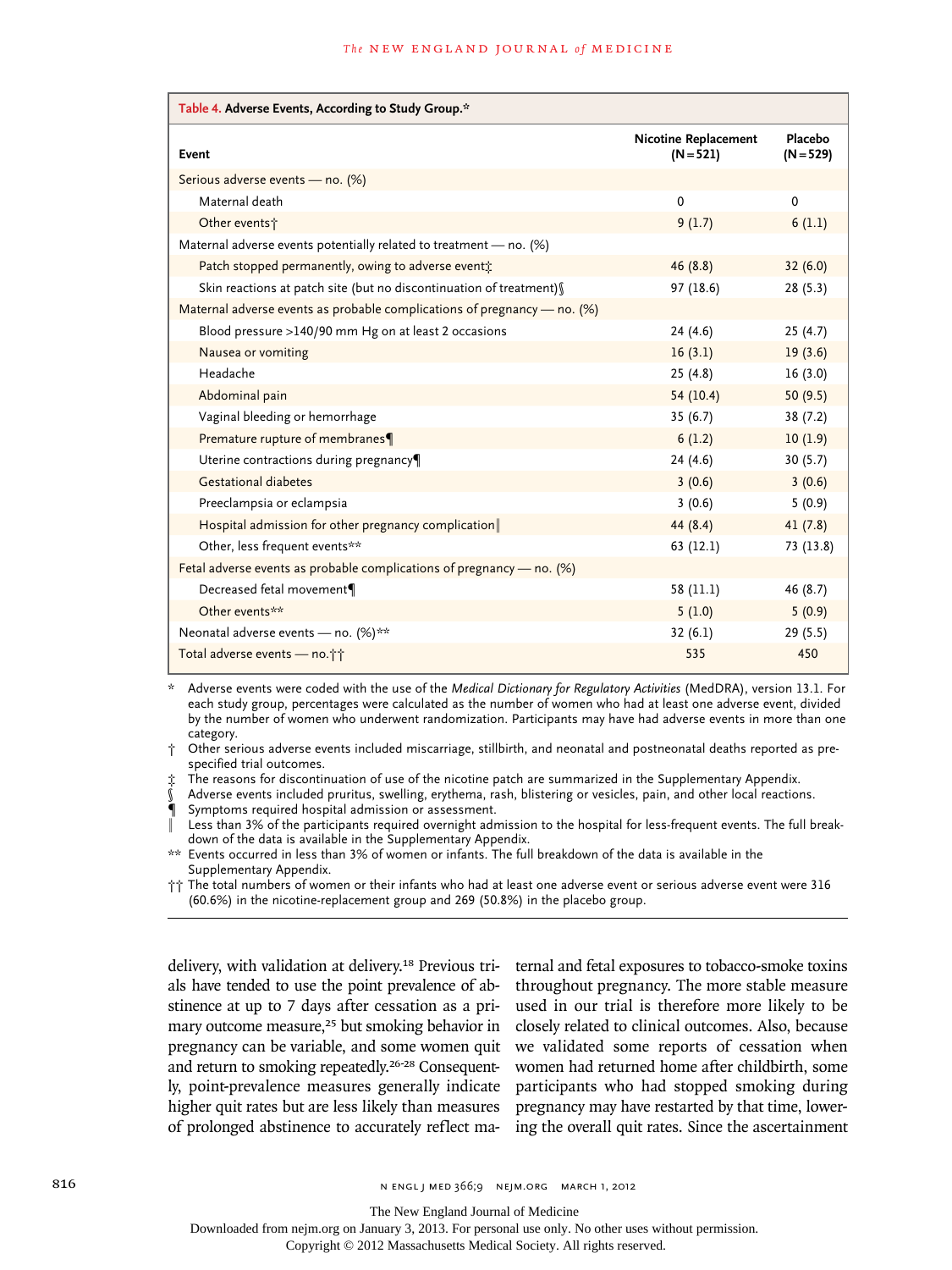of outcome was conducted similarly in the two study groups, however, this is unlikely to have affected the findings.

Use of nonstudy nicotine-replacement therapy in the placebo group is unlikely to explain the absence of a prolonged effect of the nicotine patches used in the study, because only 2.2% of the women in the placebo group (and 2.5% of those who received nicotine-replacement therapy) reported using nonstudy nicotine-replacement therapy for more than 20 days. Moreover, follow-up rates were equally high in the two groups and the rates of use of additional behavioral support were similar, so neither bias in outcome ascertainment nor differences in the extent of support received are likely to explain the findings. The level of behavioral support provided in our study was similar to that used in trials of nicotine patches with lowintensity support that have been conducted among nonpregnant subjects, in which nicotine-replacement therapy has been found to be effective (risk ratio, 1.78; 95% CI, 1.49 to 2.12).<sup>9</sup>

The rates of adverse outcomes were similar in our two study groups, with the exception of the higher rate of delivery by means of cesarean section in the nicotine-replacement group, a finding that was not expected and that seems likely to be a chance occurrence. However, caution is warranted in interpreting the absence of apparent harm with nicotine-replacement therapy as an indication of its safety, given the low adherence rates for nicotine-replacement therapy and the fact that a much larger sample would be required to comprehensively assess the effect of this therapy on

infrequent adverse birth outcomes. Still, the absence of any apparent harm, coupled with the lack of efficacy of this dose of nicotine-replacement therapy in pregnant women (despite its demonstrated efficacy outside of pregnancy), provides support for the initiation of a randomized trial of a higher dose of nicotine-replacement therapy in pregnant women.

This trial was four times as large as the largest, previous similar study.22 As in the previous, smaller trials, which also tested the standard dose of nicotine-replacement therapy after 12 weeks of gestation,12 our study showed no significant increase in rates of abstinence from smoking throughout pregnancy after the addition of a nicotine-replacement patch, at a dose of 15 mg per 16 hours, to behavioral support for smoking cessation. Together with the prior results<sup>12</sup> and pending data that show the efficacy of a higher dose of nicotine-replacement therapy in pregnant women, the present findings suggest that guidelines for smoking cessation in pregnancy should be revised to encourage the use of only those interventions that have a secure evidence base specifically, behavioral support.

The views and opinions expressed in this article are those of the authors and do not necessarily reflect those of the National Institute for Health Research (NIHR) Health Technology Assessment Programme, the NIHR, the National Health Service, or the English Department of Health.

Supported by a grant from the NIHR Health Technology Assessment Programme (06/07/01).

No potential conflict of interest relevant to this article was reported.

Disclosure forms provided by the authors are available with the full text of this article at NEJM.org.

## **References**

**1.** Smoking and the young: a report of a working party of the Royal College of Physicians. London: Royal College of Physicians, 1992.

**2.** Rogers JM. Tobacco and pregnancy: overview of exposures and effects. Birth Defects Res C Embryo Today 2008;84:1-15. **3.** Cnattingius S. The epidemiology of smoking during pregnancy: smoking prevalence, maternal characteristics, and pregnancy outcomes. Nicotine Tob Res 2004; 6:Suppl 2:S125-S140.

**4.** Bolling K. Infant Feeding Survey 2005: early results. Leeds, United Kingdom: National Health Service Information Centre for Health and Social Care, 2006 (http:// www.ic.nhs.uk/pubs/breastfeed2005).

**5.** Report on the global tobacco epidemic 2008 — the MPOWER package. Geneva: World Health Organization, 2008.

**6.** Lumley J, Chamberlain C, Dowswell

T, Oliver S, Oakley L, Watson L. Interventions for promoting smoking cessation during pregnancy. Cochrane Database Syst Rev 2009;3:CD001055.

**7.** Cahill K, Stead LF, Lancaster T. Nicotine receptor partial agonists for smoking cessation. Cochrane Database Syst Rev 2007;1:CD006103.

**8.** Hughes JR, Stead LF, Lancaster T. Antidepressants for smoking cessation. Cochrane Database Syst Rev 2007;1: CD000031.

**9.** Stead LF, Perera R, Bullen C, Mant D, Lancaster T. Nicotine replacement therapy for smoking cessation. Cochrane Database Syst Rev 2008;1:CD000146.

**10.** Benowitz NL, Dempsey DA, Goldenberg RL, et al. The use of pharmacotherapies for smoking cessation during pregnancy. Tob Control 2000;9:Suppl 3: III-91–III-94.

**11.** Society for the Study of Addiction, treattobacco.net. Treatment guidelines (http://www.treatobacco.net/en/ page\_224.php).

**12.** Coleman T, Chamberlain C, Cooper S, Leonardi-Bee J. Efficacy and safety of nicotine replacement therapy for smoking cessation in pregnancy: systematic review and meta-analysis. Addiction 2011;106:52-61. **13.** Coleman T, Thornton J, Britton J, et al. Protocol for the Smoking, Nicotine and Pregnancy (SNAP) trial: double-blind, placebo-randomised, controlled trial of nicotine replacement therapy in pregnancy. BMC Health Serv Res 2007;7:2.

**14.** Health Development Agency Expert Panel. Standard for training in smoking cessation treatments. London: Health Development Agency, 2003.

**15.** Windsor RA, Woodby LL, Miller TM, Hardin JM, Crawford MA, DiClemente CC.

n engl j med 366;9 nejm.org march 1, 2012 817

The New England Journal of Medicine

Downloaded from nejm.org on January 3, 2013. For personal use only. No other uses without permission.